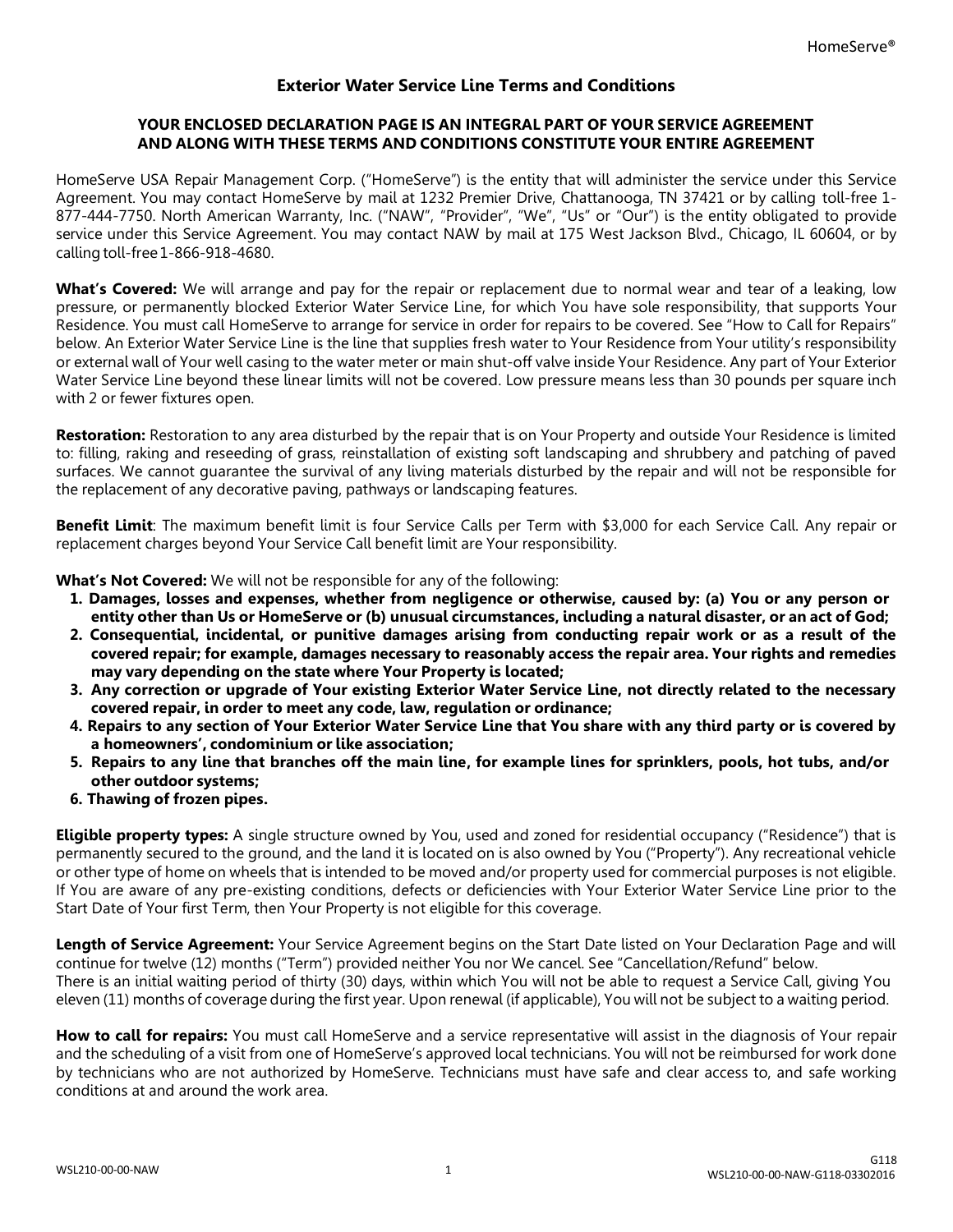**Covered repairs:** Covered repairs are guaranteed against defects in materials and workmanship for one year. Under the guarantee we will arrange at Our expense and discretion for repair or replacement. We disclaim any and all statutory or common law warranties (whether express or implied) other than Our covered repair guarantee and any implied warranties that cannot be excluded under applicable law.

**Receiving Documents Electronically**: You can receive Your Service Agreement and all related documents electronically. If You consented to electronic delivery, these documents will be sent to the email address listed on Your Declaration Page ("Email Address"). Documents sent to the Email Address will be deemed to have been received by You. You may stop receiving documents electronically by calling HomeServe or by updating Your preferences in Your profile on HomeServe's website. You may also call HomeServe to update Your Email Address or to receive a paper copy of Your Service Agreement.

**Renewal:** If You pay through Your utility bill, by credit/debit card or by direct debit this Service Agreement will automatically renew for a further term of 12 months. If You paid by check, or if You pay by credit/debit card and requested that We not automatically renew this Service Agreement, You must renew this Service Agreement prior to the end of the Term to ensure continuous coverage. Your claims history will be considered as part of Our determining the price for Your next Service Agreement term. We reserve the right to not offer this Service Agreement upon renewal.

**Cancellation/Refund:** You may cancel this Service Agreement at any time by calling HomeServe. If You cancel within thirty (30) days of the Start Date, You will receive a full refund less any claims paid by Us. If You cancel more than thirty (30) days after the Start Date, Your cancellation will be effective at the end of the then current billing month. If applicable, You will be entitled to a pro-rata refund less any claims paid by Us.

If Your local utility company or municipality provides similar coverage to You at no charge, You can contact HomeServe to cancel and You will receive a refund of the payments You have made less any claims paid by Us. You may be required to provide evidence of the similar coverage. If We find that You have such coverage or are otherwise ineligible for the coverage provided by this Service Agreement, We may cancel on no less than fifteen 15 days' written notice to You and will refund the payments You have made less any claims paid by Us.

We may cancel for any reason on sixty (60) days' written notice to You. We can also cancel, on no less than fifteen (15) days' written notice to You for: (a) non-payment of the Price; or (b) Your fraud or misrepresentation of facts that are material to this Service Agreement or benefits provided under it. If We cancel under (b) above, You will be entitled to a pro-rata refund less any claims paid by Us.

Written notices from Us under this section will tell You exactly when Your Service Agreement will be cancelled and why it has been cancelled. The notice periods referred to in this section begin when We send the notice to You.

## **Key Terms:**

"**Declaration Page**" - The enclosed document that forms a part of this Service Agreement, listing important information regarding You, Your Property and other vital information.

"**Price**" – The amount You agree to pay for this Service Agreement, as listed on Your Declaration Page.

"**Service Agreement**" - The documents that constitute all of Your rights and responsibilities as a Service Agreement holder; which consist of these terms and conditions and Your Declaration Page.

"**Service Call**" – A visit to Your Property by one of HomeServe's approved local technicians, where work is performed to diagnose and complete a single covered repair, or where it is determined the repair is not covered.

"**You**" or"**Your**" - The purchaser of this Service Agreement who is the Service Agreement holder listed on the Declaration Page.

**Privacy Policy:** Any information You provide HomeServe will be accessed, collected, used, transmitted, disclosed, stored, maintained and otherwise handled to administer Your Service Agreement by HomeServe or its group of companies, including, but not limited to, disclosing Your address, telephone number, and other contact information to third parties who conduct services on HomeServe's behalf. HomeServe or its group of companies and their selected partners may also use Your data to keep You informed by mail, telephone or email of any products or services which they consider may be of interest to You. For further details on how HomeServe uses Your information, please see their Privacy Policy a[t](http://www.homeserveusa.com/Customer_Data_Privacy_Policy.html) [www.homeserveusa.com/Customer\\_Data\\_Privacy\\_Policy.html.](http://www.homeserveusa.com/Customer_Data_Privacy_Policy.html) Should You have any questions or concerns about HomeServe's Privacy Policy or how they are using Your information or to update Your privacy preferences, please contact HomeServe.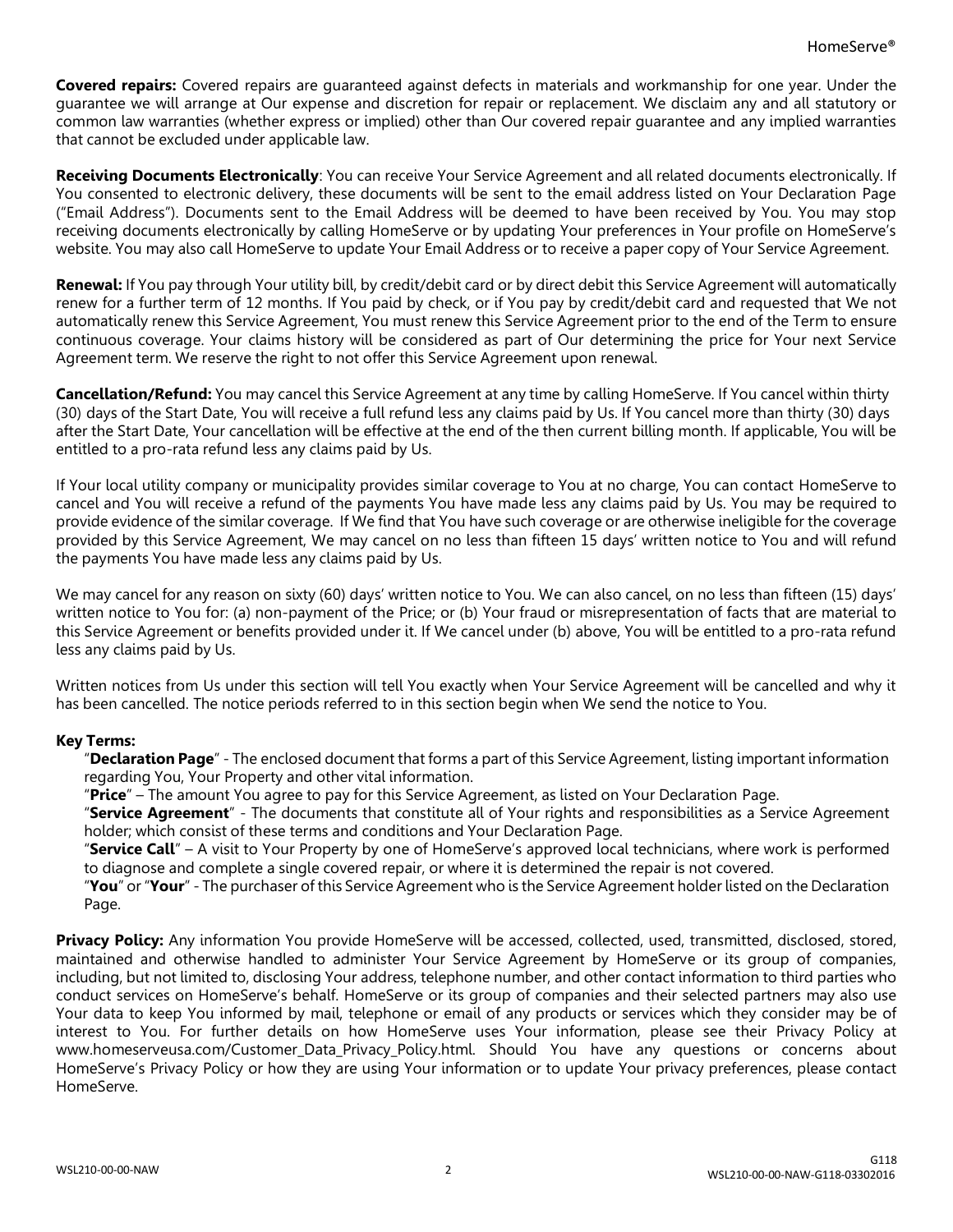**Assignment/Amendment:** We reserve the right to change this Service Agreement (including the price or to charge an additional fee) and to delegate any of Our obligations at Our sole discretion provided We give You thirty (30) days' prior written notice of the changes. The changes will become effective thirty (30) days after We send You the notice. If You do not like the changes, You may cancel this Service Agreement. You may not change this Service Agreement or delegate any of Your obligations. Should certain terms or conditions in this Service Agreement be held to be invalid or unenforceable, the remainder of the terms and conditions in this Service Agreement shall remain valid.

**Transfer:** This Service Agreement is not transferable by You.

**Responsibility for benefits owed to You:** This is not an insurance policy; it is a Service Agreement. HomeServe will serve as Your point-of-contact for all questions or concerns. Our obligations under this Service Agreement are insured under a service contract reimbursement insurance policy. If We fail to pay or to deliver service on a claim within sixty (60) days after proof of loss has been filed, or in the event You cancel this Service Agreement and We fail to issue any applicable refund within sixty (60) days after cancellation, You are entitled to make a claim against the insurer, Virginia Surety Company, Inc., 175 West Jackson Blvd., 11th Floor, Chicago, IL 60604, 1-800-209-6206.

Our Liability: To the extent permitted by applicable law, (1) You agree that We and HomeServe, and both of our **parents, successors, affiliates, approved technicians and our and their officers, directors, employees, affiliates,** agents and contractors shall not be liable to You or anyone else for: (a) any actual losses or direct damages that exceed the lowest applicable per covered repair benefit limit set out above; or (b) any amount of any form of **indirect, special, punitive, incidental or consequential losses or damages, including those caused by any fault,** failure, delay or defect in providing services under this Service Agreement, and (2) these limitations and waivers shall apply to all claims and all liabilities and shall survive the cancellation or expiration of this Service Agreement. **You may have other rights that vary from state to state.**

## **Arbitration: YOU, NAW AND HOMESERVE ALL AGREE TO RESOLVE DISPUTES ONLY BY FINAL AND BINDING ARBITRATION OR IN SMALL CLAIMS COURT as follows:**

- A. **EXCEPT FOR SMALL CLAIMS COURT CASES THAT QUALIFY, ANY DISPUTE THAT IN ANY WAY RELATES TO OR ARISES OUT OF THIS SERVICE AGREEMENT OR FROM ANY OTHER AGREEMENT BETWEEN US, OR SERVICES OR BENEFITS YOU RECEIVE OR CLAIM TO BE OWED FROM NAW OR HOMESERVE, WILL BE RESOLVED BY FINAL AND BINDING ARBITRATION BY ONE OR MORE ARBITRATORS BEFORE THE AMERICAN ARBITRATION ASSOCIATION ("AAA"), OR ANOTHER ARBITRATION ADMINISTRATOR THAT WE MUTUALLY AGREE UPON.** Arbitration will apply not only to claims against NAW or HomeServe, but also claims against the officers, directors, managers, employees, agents, affiliates, insurers, technicians, successors or assigns of NAW or HomeServe. Arbitration and this paragraph shall apply to claims that arose at any time, including claims arising before this paragraph became binding on the parties. The federal arbitration act (9 U.S.C. §§ 1 et seq.) and not any state law applies to this agreement.
- B. For claims of \$10,000 or less, the party bringing the claim can choose to proceed by way of binding arbitration pursuant to the AAA's rules or, alternatively, can bring an individual action in small claims court.
- C. **YOU GIVE UP YOUR RIGHT TO PARTICIPATE IN A CLASS ACTION.** This means that You may not be a representative or member of any class of claimants or act as a private attorney general in court or in arbitration with respect to any claim. Notwithstanding any other provision of this Service Agreement, the arbitrator shall not have the power to determine that class arbitration is permissible. The arbitrator also shall not have the power to preside over class or collective arbitration, or to award any form of class-wide or collective remedy. Instead, the arbitrator shall have power to award money or injunctive relief only in favor of the individual party seeking relief and only to the extent necessary to provide relief warranted by that party's individual claim. No class or representative or private attorney general theories of liability or prayers for relief may be maintained in any arbitration held under this Service Agreement.
- D. HomeServe will pay any filing fee, administration, service or case management fee, and arbitrator fee that the AAA charges You for arbitration of the dispute, up to a maximum of \$1,500; provided, however, that the arbitrator may award costs and expenses to any party, if allowed by law. If You provide us with signed written notice that You cannot pay the filing fee, HomeServe will pay the fee directly to the AAA.
- E. If for some reason the prohibition on class arbitrations set forth in Subsection C cannot be enforced, then the agreement to arbitrate will not apply.
- F. **IF FOR ANY REASON A CLAIM PROCEEDS IN COURT RATHER THAN THROUGH ARBITRATION, YOU, NAW AND HOMESERVE AGREE THAT THERE WILL NOT BE A JURY TRIAL**. You, NAW and HomeServe unconditionally waive any right to trial by jury in any action, proceeding or counterclaim arising out of or relating in any way to this